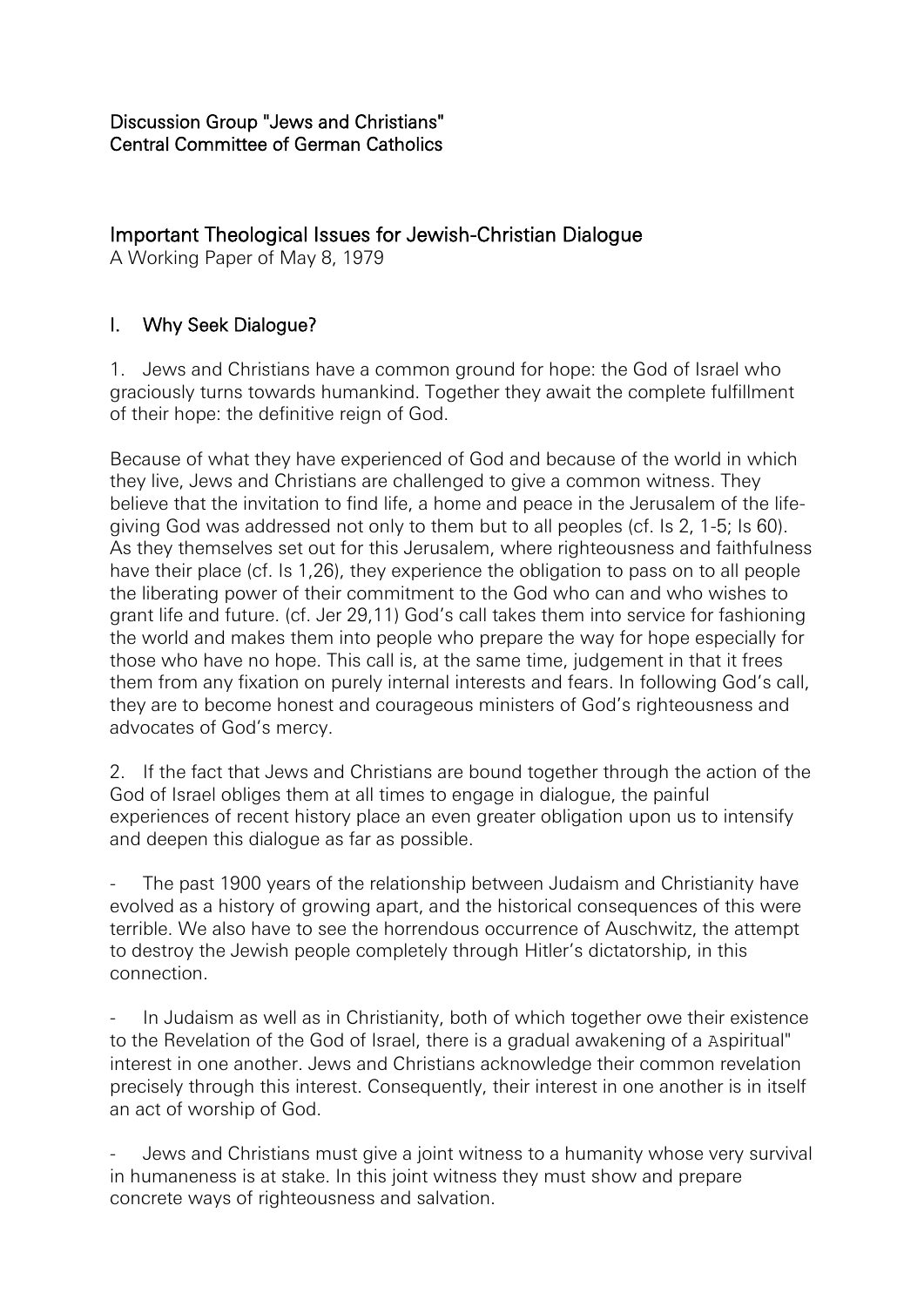### II. Conditions of Dialogue concerning the Jew as a Jew and the Christian as a Christian

As Jews and Christians transmit a common treasure of biblical writings as the basis of their lives, the dialogue has a foundation, the value of which cannot be overestimated. It is the faith in the saving and sanctifying God whose closeness to the Patriarchs the Torah relates, and whose life-promoting teachings it proclaims. It is the hearkening to the Go of the living and the dead, whose rule in the midst of the people, called by His name, the Prophets announce. It is the cleaving to the near and far God whom the prayerful Psalmists praise, and whose faithfulness they beseech even when everything seems to have been taken from them. It is faith in the Creator God of whose goodness the proverbs and meditations of the sages remind us. Of all of this, Jews and Christians, in their respective ways, give testimony in their divine services and in their lives. But just here, a typical difficulty for the Jewish-Christian dialogue makes its appearance: Do the identical writings really provide the basis for a common life? To answer this question, it is necessary to bear in mind some fundamental conditions of the Jewish-Christian dialogue:

1. Without doubt, Jews and Christians will have to begin by working very hard for one another in order to come to a better mutual understanding. The images which Jews have made and still make of Christians and which Christians have made and still make of Jews throughout history should be examined and corrected in an encounter in which each one interprets their own journey for the other by going back to the common ground and in the light of the common hope. And precisely in doing this, the one will not wait for the other to come and Astudy" them. Rather, each will feel the obligation to share what is their own. Conversely, for the sake of their common hope, each one will develop an active readiness to listen to the other. By presenting themselves, in trusting one another and in revealing themselves to one another, both will be able to bear witness to that to which they know that God has called them.

2. Jewish-Christian dialogue cannot succeed if Christians see in the Judaism of today merely a memorial of their own past - of the time of Jesus and the apostles. Similarly, the dialogue will not succeed if the Jewish partners see in the essential Jewish characteristics within the Christian faith nothing but the effects of a condition which existed in the past within the first Christian communities but which no longer exists today. In both cases, the one partner does not yet take the contemporaneousness of the other seriously, but rather sees in the other nothing but a mirror of their own past. Contemporaneousness, however, is the condition for every dialogue.

The Jewish partners cannot be satisfied if, in a conversation with Christians, they are seen merely as a surviving witness of the so-called Old Testament and of the period in which the Christian communities originated. Conversely, the Christian partners cannot be satisfied if the Jewish partners think that only they have something to say to the Christians which is essential to Christian faith, while what the Christians have to say to the Jews is of no essential importance for Jewish faith. Based on the ecumenical experience of inner-Christian dialogue, we can draw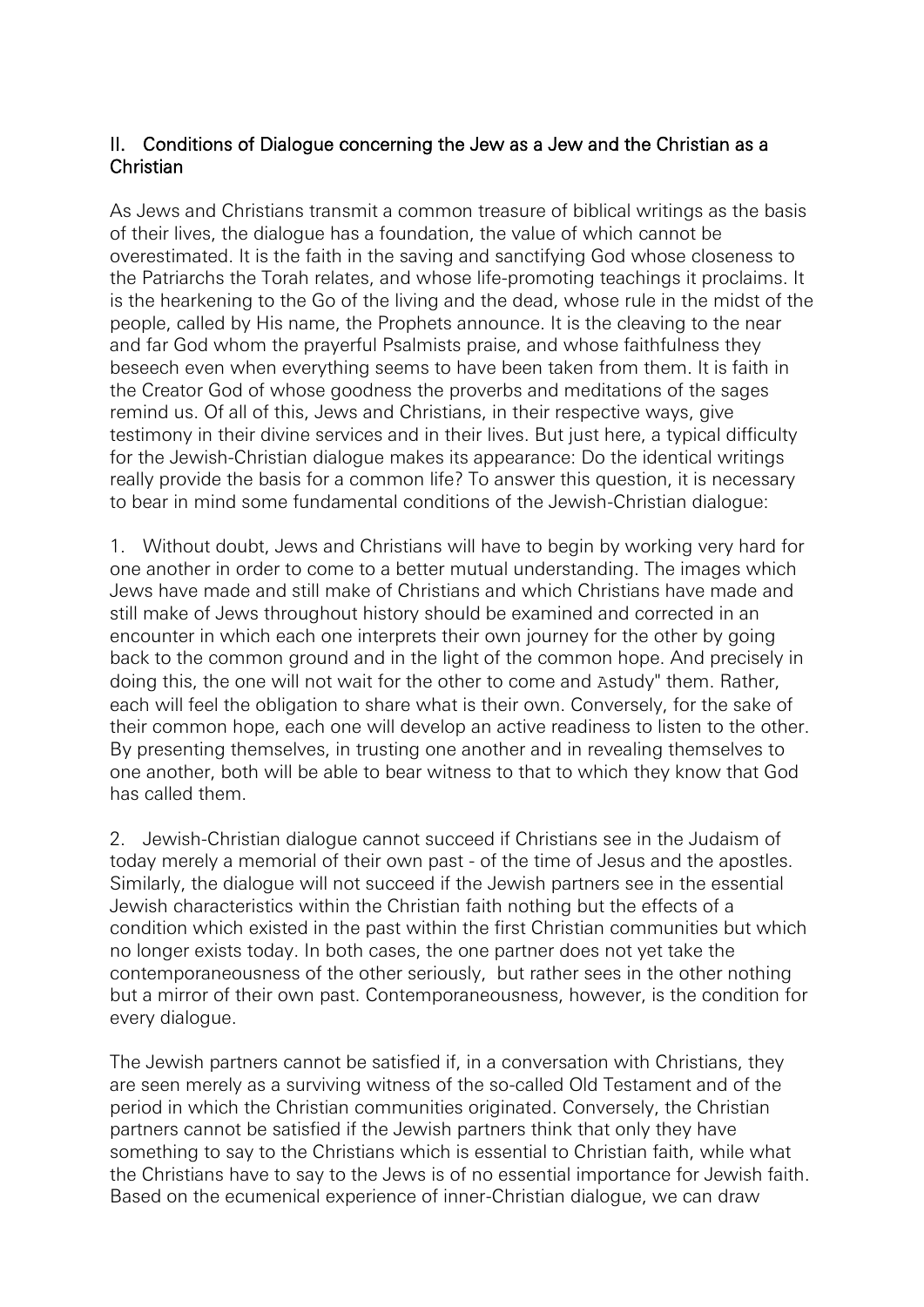confidence for the Jewish-Christian dialogue as well: there too, both partners have learned the ability and the readiness to listen to the word of the other as to a testimony about their relationship with God.

3. The very history which makes today's encounter of Jews and Christians more difficult can also open up a path towards one another if that history is experienced and acknowledged as a really common history which concerns us now - even if this can only be done partially at first.

When, in a prayer of the Easter Vigil, Christians ask that "the dignity of Israel" be bestowed upon all peoples, they cannot forget - they can at most suppress to their own detriment - the fact that the Israel of which they speak exists to this day and remains even until now the bearer of the "dignity of Israel". The Christian Church which calls herself "People of God", must not forget that the existence today of Judaism is testimony to the fact that, still today, the same God is committed in fidelity to the election through which He became Israel's God and through which He made Israel His people. That is why Christians today do not adequately understand their own dignity and election if they do not acknowledge or seek to understand the dignity and election of present-day Judaism. But in order to do this, they must get to know Jewish faith and Jewish existence through the testimony of their Jewish partners in dialogue.

If Jews rightly consider themselves to be "children of Abraham", they cannot forget - they can at most suppress to their own detriment - the fact that not only the first Christians in the distant past were children of Abraham, but that today, as well, nobody can be a Christian without acknowledging Abraham as the "father of all who believe". Furthermore, the Jewish community is certain of the promise of the renewal of its covenant with God, as it is written: "Behold the days are coming, says the Lord, when I will make a new covenant with the house of Israel and the house of Judah, not like the covenant which I made with their fathers when I took them by the hand to bring them out of the land of Egypt". (Jer 31,31f) The Jewish community must therefore not forget that there would never have been a community of Christians if these had not heard the call from the same God to enter into his "new covenant". That is why Jews do not completely understand how Abraham became the "father of a multitude of nations" (Gen 17), if they do not acknowledge or seek to understand the faith of today's Christians. But in order to do this, they must get to know Christian faith and Christian existence through the testimony of their Christian partners in dialogue.

4. Once the meaning of the historical bond between them has become conscious and been acknowledged, there is a possibility that both dialogue partners might let themselves be called to responsibility for one another. Each becomes a witness for the other to the mighty acts of God which are the reason for the one living today as a Jew and the other as a Christian. Both for Jews and for Christians, a life of faith, a life out of the center of existence draws life from such a witness. And everywhere where the life of a community becomes a witness to God's saving action, this witness becomes precious, even irreplaceable for the other believer who lives of the same salvific acts of God.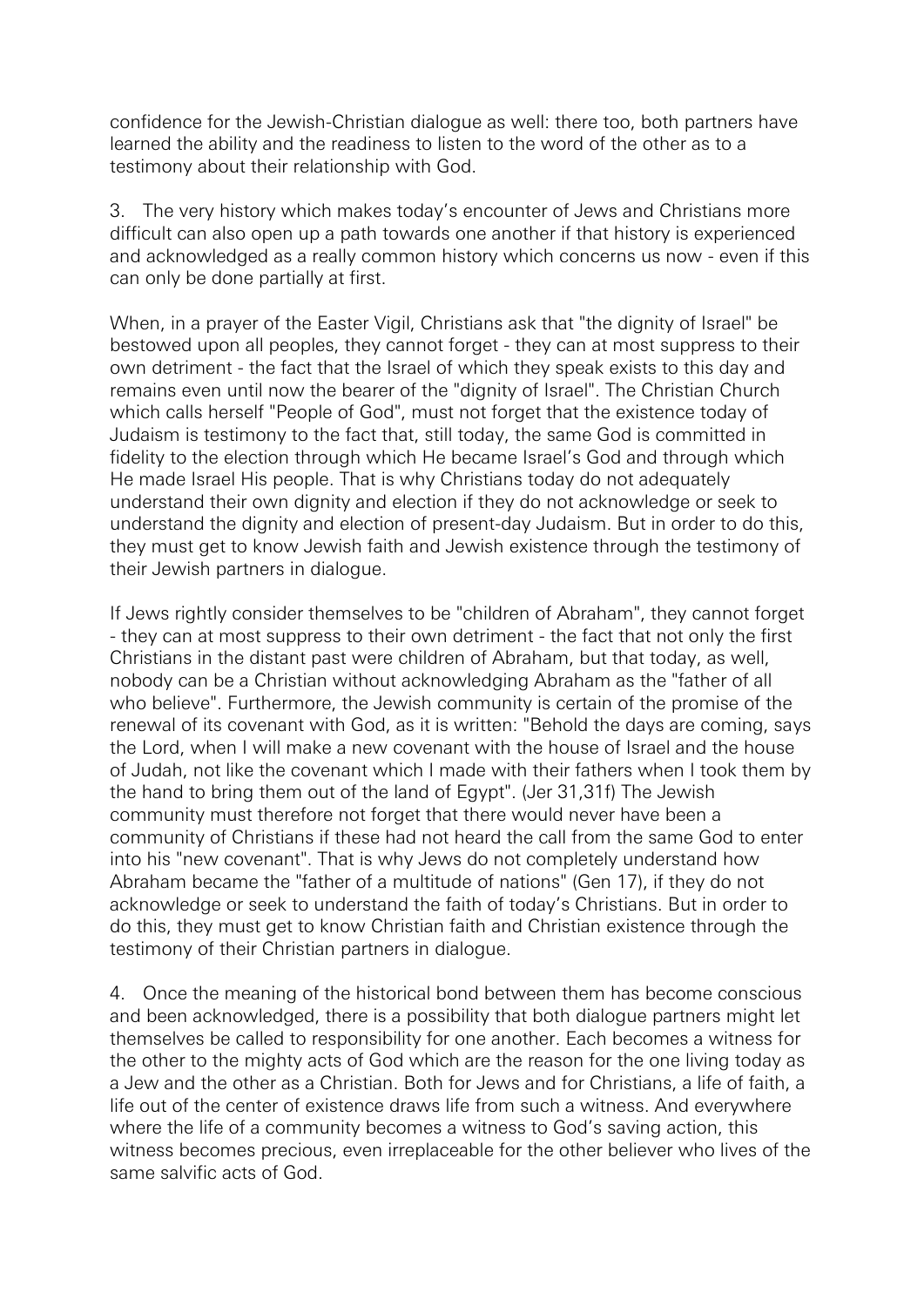### III. Central Themes of Dialogue

#### 1. Companionship between Jews and Christians

The common goal of God's reign enables Jews and Christians to speak to one another from faith to faith. Both know that they have been called by God, both wish to respond with the love of all their heart, all their soul, all their mind and all their strength to the will of God, which they have come to know through God's gracious election. Such agreement is important for common action in the world. But it is also important not only to acknowledge the fact of agreement, but also to weigh the extent of this agreement. This is all the more so because precisely there, where our bond of agreement is most profound, the root of our disagreements is embedded.

For the Christian, the goal of God's saving reign, promised in Israel's Bible, is mediated through the Jew Jesus. Already here, not only the dividing but also the uniting function of Jesus can be seen: through the Jew Jesus, the Torah continues to be effective within Christianity. Through him, the Torah as God's promise and command is given to Christians to realize it. Jews, on the other hand, do not first have to get to know Jesus in order to love the Torah; as Jews, they already have this love.

Of course, dialogue between Jews and Christians can only happen in a serious way when also the Jewish partners come with the assumption that God acted within Christianity in a way which concerns them "for God's sake" - even if they do not see in Christianity a way which they themselves can or must go. That is why Christians ask whether the living presence of essential Jewish characteristics in Christian liturgy, Christian proclamation, Christian understanding of Scripture, and Christian theology doesn't make it possible for Jews to be interested in Christian faith and life in a way that goes beyond a mere acknowledgement of their existence from a distance.

On the other hand, Christians must grant to Jews that their interest in Christianity can be an interest "for the sake of the Kingdom of Heaven" - even if it does not lead to them becoming Christian. The Jewish philosopher of religion, Franz Rosenzweig (1886-1929) expressed one possibility for understanding Jewish interest in Christianity when he said: "Whether or not Jesus was the Messiah will become clear when the Messiah comes". Such an ambiguous way of putting it, of course, does not mean that Jews and Christians may put off their dialogue about the hope which unites them and about the question concerning the Messiah which divides them "until the Last Day".

Thus, in the reciprocal questioning, some recognition of the salvific meaning of the other way can certainly be expressed. Jews can acknowledge that, for Christians, Jesus has become the way by which they find Israel's God. But they will make their appreciation of the Christian way dependent on whether the Christian faith in salvation given through the Messiah of God coming from the Jews diminishes their obligation to work in the service of justice and peace or confirms it. Christians understand Jesus as the fulfillment of the law and the promise only if they follow him "for the sake of the Kingdom of Heaven" and in following him listen to his word: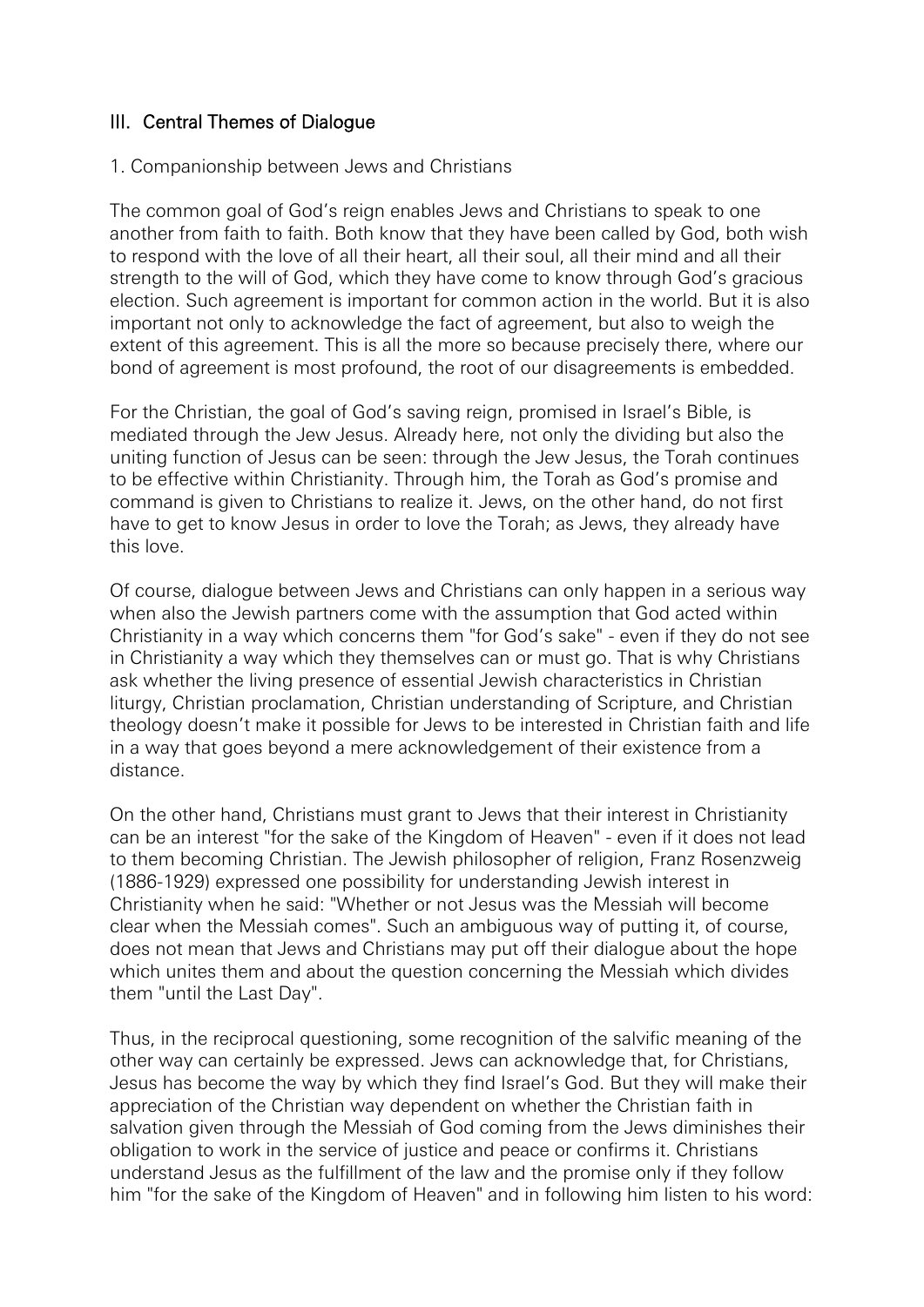"Not everyone who says to me >Lord, Lord', will enter the kingdom of heaven, but only those who do the will of my Father who is in heaven will enter it". (Mt 7,21)

Thus, the reciprocal appreciation of the other's way is indivisibly linked with considerable divergencies as to the attitude towards Jesus and to the question whether or not he is the Messiah of God. However, this forces neither Jews nor Christians to do away with the fundamental unifying content of the one will of God which calls them. Consequently, based on this very principle, it is forbidden for both Jews and Christians to try to move the other to become unfaithful to the call of God to them. It is not forbidden for tactical reasons. Reasons based on humane tolerance and respect for religious liberty are also not the only considerations in this prohibition. Rather, the deepest reason is that both Jews and Christians know themselves to be called by one and the same God. Christians, based on their own understanding of their faith, cannot refrain from testifying to Jesus as the Christ, also when they are with Jews. Because of their own understanding of who they are, Jews cannot refrain from emphasizing that the Torah has not been surpassed, also when they are with Christians. In either case, this includes the hope that through this witness, the others' fidelity to the call of God, which they have heard, might grow and that mutual understanding might be deepened. Conversely, this should not include the expectation that the others might go back on or weaken their "yes" to their own call.

Christians believe that the Messiah promised in the Scriptures has come in the person of Jesus. The nearness of Israel's God is what familiarized them with Jesus as their brother and at the same time let them experience Jesus' love as God's own turning towards them. That is why it seems too little to them to regard Jesus merely as a shining example. Rather, they understand his life, death and return as a way by which God wants to lead all people to salvation. They see their belief in Jesus' love as offering room for all, confirmed in the fact that God has exalted him and thus returned him alive. Thus, what distinguishes Jesus from all who proceeded him and from all that is human is not only a quantitative increase. Precisely the idea that what distinguishes Jesus is merely an increase in humaneness would easily lead to the fatal consequence: Christians are, after all, the better Israelites. A Christology which professes Jesus as the incarnate Son of God does not need this kind of measuring. This Christology has - perhaps only after painful experiences of its own the possibility to see communion with Jesus in the free "yes" of faith in him as the goal, yes, but at the same time to know that all those of whom God has sized hold are given the possibility of an open and growing communion along the way. In this way, Christians could give an acceptable meaning to the words of Rosenzweig, quoted above.

Christians respond to the Jewish question as to whether the stringent commitment to the one and only God of Israel (cf. Deut 6,4-9) has not been betrayed through their profession of faith in the incarnate Son of God through their conviction in faith that it is precisely Jesus Christ who mediates to them and represents the one and only God of Israel. For Christians, God's becoming man in Christ is by no means a negation of the unity and uniqueness of God, but rather its confirmation. Indeed, God's becoming man presupposes that the one and only God of Israel is not an isolated God without relationships, but rather a God who turns towards humankind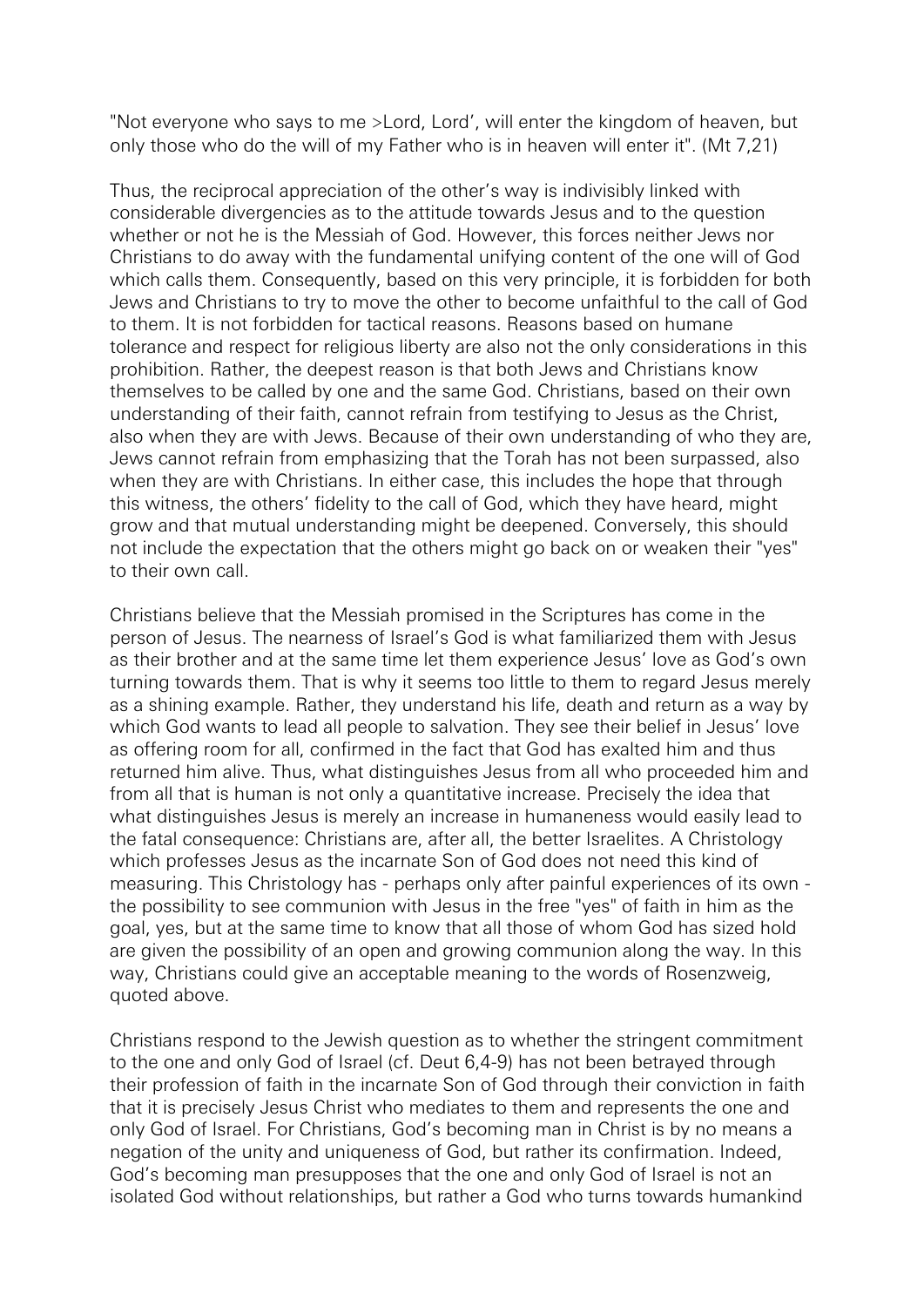and who is also affected by what happens to human persons. As the Talmudim and Midrashim testify, this characteristic of God's is known to Rabbinic Judaism as well, albeit without reference to or connection with Jesus Christ. It goes without saying that Rabbinic Judaism also knows that the one and only God of Israel does not only "dwell" in transcendence, but also in the midst of his people who suffer distress and persecution. He is their Lord, their Father, their Companion and their Redeemer. Christian-Jewish dialogue about the living God of Israel is therefore a great sign of hope.

#### 2. The Common Task

In spite of their disagreement in agreement, which is not glossed over, Jews and Christians are united in their calling to act and to bear witness together in the world. Some of the vital tasks which they will have to face together for the sake of the future are, for example:

In face of the mass murder of Jews and the attempted destruction of the Jewish people, how is it still possible to believe in God? How is it possible to bring guilt and suffering into the presence of God, rather than suppressing or fixating them? What does the systematic extermination of large segments of European Jewry and the founding of the State of Israel mean for Jews and Christians and for their encounter with one another? In view of the founding of the State of Israel as a central event in recent Jewish history, how is it possible to link the millennial hope in God's salvation with concrete political action in the present without succumbing either to ideologizing politics on religious grounds or politicizing religious faith?

In a world which continues to be polytheistic (the gods are only called by other names today), what does it mean that Jews and Christians believe in one God? In a world in which wars are still essentially wars of religion (which becomes easily recognizable if we substitute the word "ideology" for religion), can and must Christians and Jews not develop jointly a critique of ideology that is grounded in revelation?

In the face of world conditions which threaten the survival of humankind, do not Jews and Christians have the joint obligation to demonstrate and to show through example what the Bible understands by righteousness and freedom?

- One of the basic demands of biblical revelation common to Jews and Christians is the unconditional respect of the life of the other. Jews and Christians should jointly specify what follows from this today in view of the dignity of the human person and of human rights. In particular, for example, an ethic of the sciences, of technology, of care for the future needs to be developed together. People who live after the year 2000 are also our "neighbours"!

What concrete consequences can be drawn from the conviction common to Jews and to Christians that the human person is created in the image of God? What obligations follow from the commandment of unrestricted love which is common to Jews and to Christians (cf. Lev 19,18 and Mk 12, 30)?